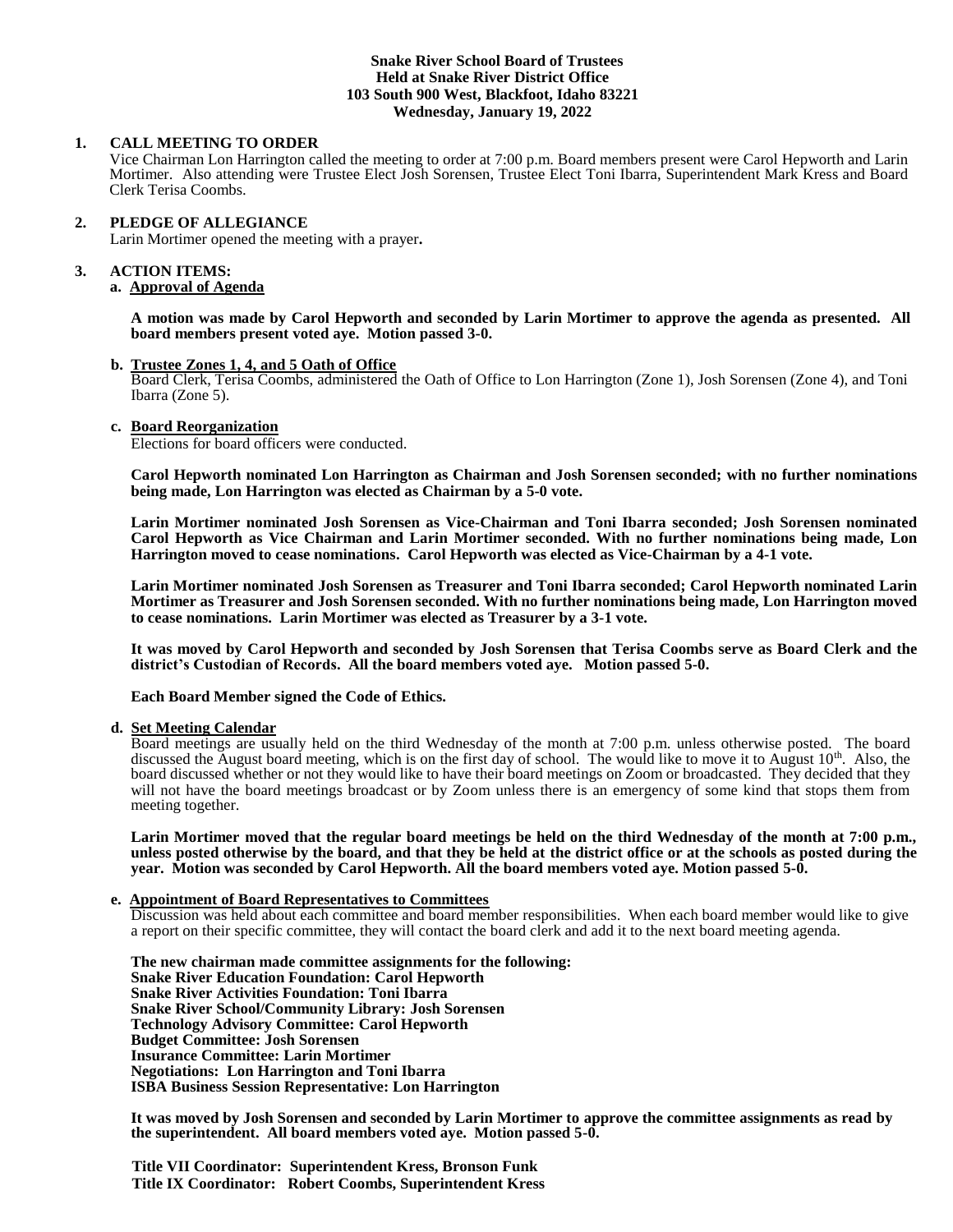# **f. Consent Agenda**

- **1. Minutes:** Regular Meeting December 15, 2021, Amended Minutes of November 30, 2021
- **2. Resignations:** Celestina Cross, Moreland Preschool Parapro; Terry Groll, Bus Driver.
- **3. New Hires:** Kristine Whitehead, Moreland Special Ed Parapro.
- **4. School Psychologist Practicum:** Zach Heaton.
- **5. Budget, Payroll, and Claims Payable:** for December 2021.

**A motion was made by Larin Mortimer and seconded by Josh Sorensen to approve the Consent Agenda as presented but after discussion, Josh Sorensen moved and Carol Hepworth seconded to amend the agenda approving items 1-4 and tabling item 5. All board members present voted aye. Motion passed 5-0.**

## **g. Emergency Closures**

On January 4, 2022, an emergency closure of all the schools in the district was called because of extreme weather. Also, on January 13, 2022, Moreland and Riverside Elementaries were closed because of no water or power in the buildings. Certificates of Closure were sent to the state. No makeup days are needed at this time.

**Josh Sorensen moved and Carol Hepworth seconded to approve the Emergency Closure of all the Snake River District schools on January 4, 2022 because of extreme weather; and on January 13, 2022, the Emergency Closure of Riverside and Moreland Elementaries because of no water or power in the buildings. All board members present voted aye. Motion passed 5-0.**

## **h. National Western Stock Show Trip**

JB Hoge requested permission to approve the Ag trip to the National Western Stock Show in Denver, Colorado that happened on January 13, 14, and 15. Because of the uncertainty with Covid and not knowing if this show would actually happen until December, they got verbal permission from the board last month and now the board needs to officially approve the trip.

**A motion was made by Toni Ibarra and seconded by Larin Mortimer to approve the Ag trip to the National Western Stock Show in Denver, Colorado that happened on January 13, 14, and 15, 2022. All board members present voted aye. Motion passed 5-0.**

**i. Policy Readings (ISBA Section 5000—Personnel) Second Readings:**

 **Policy 5320, "Drug- and Alcohol-Free Workplace" Policy 5320P, "Drug and Alcohol Abuse Testing Program" Policy 5410, "Family and Medical Leave" Policy 5410P, "Family and Medical Leave Procedure Policy 5500, "Personnel Files" Policy 5500P, "Procedures for Releasing Personnel Records to Hiring Districts" Policy 5810, "Compensatory Time and Overtime for Classified Employees"**

**Carol Hepworth moved and Josh Sorensen seconded to approve the second reading of Policy 5320, "Drug- and Alcohol-Free Workplace;" Policy 5320P, "Drug and Alcohol Abuse Testing Program;" Policy 5410, "Family and Medical Leave;" Policy 5410P, "Family and Medical Leave Procedure;" Policy 5500, "Personnel Files;" Policy 5500P, "Procedures for Releasing Personnel Records to Hiring Districts;" Policy 5810, "Compensatory Time and Overtime for Classified Employees." All board members present voted aye. Motion passed 5-0.**

# **4. PATRON FORUM**

There were no comments.

# **5. INFORMATION ITEMS**

# **a. Superintendent Report:**

## **1. Covid-19 Report:**

Superintendent Kress discussed the increase in numbers of Covid among both staff and students. The return to school protocols were reviewed and discussed. He believes that face to face instruction is the most important thing for students and he will do everything he can to keep schools open. He will continue to monitor daily. Discussion was also held about ways to send notifications and get the word out to everyone if a school closure needs to happen. The district is in desperate need of substitute teachers, cooks, and bus drivers and the administrative council and board members will start heavily recruiting. Superintendent Kress mentioned that if there aren't enough substitutes, school closures will have to happen.

# **2. Trustee Rezone Update:**

The State Board of Education has met and approved the Trustee Rezoning for the district. Maps and legal descriptions will be sent soon.